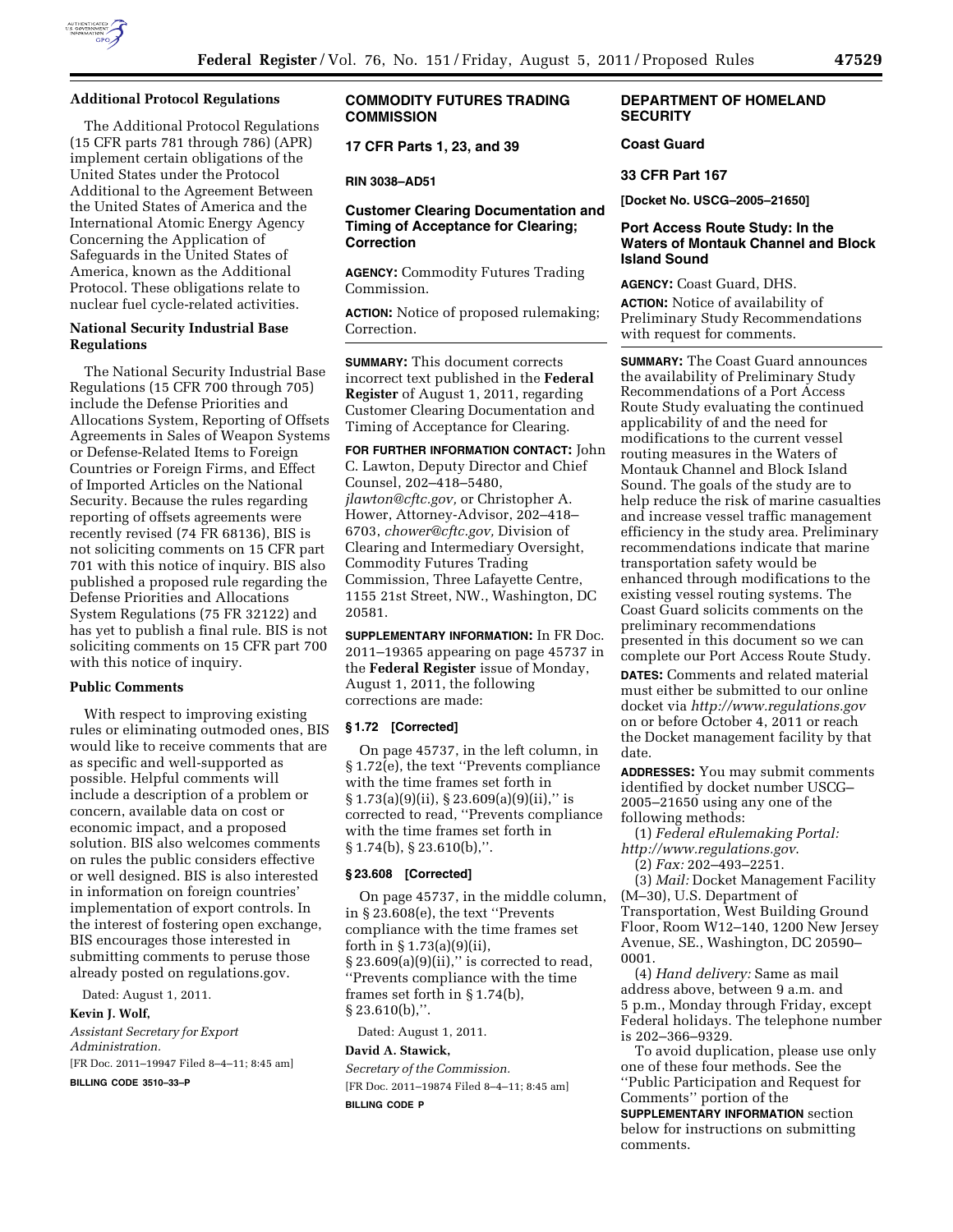**FOR FURTHER INFORMATION CONTACT:** If you have questions on this study, call or e-mail Lieutenant Junior Grade Isaac Slavitt, Project Officer, First Coast Guard District, telephone 617–223– 8385, e-mail *[Isaac.M.Slavitt@uscg.mil;](mailto:Isaac.M.Slavitt@uscg.mil)*  or George Detweiler, Office of Navigation Systems, Coast Guard, telephone 202–267–0416, e-mail *[George.H.Detweiler@uscg.mil](mailto:George.H.Detweiler@uscg.mil)*. If you have questions on viewing or submitting material to the docket, call Ms. Renee V. Wright, Program Manager, Docket Operations, telephone 202–366–9826. **SUPPLEMENTARY INFORMATION:** 

## **Public Participation and Request for Comments**

We encourage you to participate in this study by submitting comments and related material on the Preliminary Study Recommendations of a Port Access Route Study: In the Waters of Montauk Channel and Block Island Sound. All comments received will be posted without change to *[http://](http://www.regulations.gov) [www.regulations.gov](http://www.regulations.gov)* and will include any personal information you have provided.

*Submitting comments:* If you submit a comment, please include the docket number for this notice (USCG–2005– 21650), indicate the specific section of this document to which each comment applies, and provide a reason for each suggestion or recommendation. You may submit your comments and material online, or by fax, mail or hand delivery, but please use only one of these means. We recommend that you include your name and a mailing address, an e-mail address, or a telephone number in the body of your document so that we can contact you if we have questions regarding your submission.

To submit your comment online, go to *[http://www.regulations.gov,](http://www.regulations.gov)* click on the ''submit a comment'' box, which will then become highlighted in blue. In the ''Document Type'' drop down menu select ''Notices'' and insert ''USCG– 2005–21650'' in the ''Keyword'' box. Click ''Search'' then click on the balloon shape in the ''Actions'' column. If you submit your comments by mail or hand delivery, submit them in an unbound format, no larger than 81⁄2 by 11 inches, suitable for copying and electronic filing. If you submit them by mail and would like to know that they reached the Facility, please enclose a stamped, self-addressed postcard or envelope. We will consider all comments and material received during the comment period.

*Viewing the comments and documents:* To view comments and documents mentioned in this preamble as being available in the docket, go to

*[http://www.regulations.gov,](http://www.regulations.gov)* insert ''USCG–2005–21650'' in the ''Keyword'' box and click ''Search.'' If you do not have access to the Internet, you may view the docket online by visiting the Docket Management Facility in Room W12–140 on the ground floor of the Department of Transportation West Building, 1200 New Jersey Avenue, SE., Washington, DC 20590, between 9 a.m. and 5 p.m., Monday through Friday, except Federal holidays. We have an agreement with the Department of Transportation to use the Docket Management Facility.

*Privacy Act:* Anyone can search the electronic form of comments received into any of our dockets by the name of the individual submitting the comment (or signing the comment, if submitted on behalf of an association, business, labor union, etc.). You may review a Privacy Act, system of records notice regarding our public dockets in the January 17, 2008, issue of the **Federal Register** (73 FR 3316).

### **Discussion**

### **I. Definitions**

The following definitions (except ''Regulated Navigation Area'') are from the International Maritime Organization's (IMO's) publication ''Ships' Routeing'' Tenth Edition, 2010 and may help you review this notice:

*Area to be avoided* (*ATBA*) means a routing measure comprising an area within defined limits in which either navigation is particularly hazardous or it is exceptionally important to avoid casualties and which should be avoided by all ships, or certain classes of ships.

*Precautionary area* means a routing measure comprising an area within defined limits where ships must navigate with particular caution and within which the direction of traffic flow may be recommended.

*Recommended route* means a route of undefined width, for the convenience of ships in transit, which is often marked by centerline buoys.

*Regulated Navigation Area* (*RNA*) is a water area within a defined boundary for which regulations for vessels navigating within the area have been established under 33 CFR part 165.

*Separation Zone* or *separation line*  means a zone or line separating the traffic lanes in which ships are proceeding in opposite or nearly opposite directions; or from the adjacent sea area; or separating traffic lanes designated for particular classes of ships proceeding in the same direction.

*Traffic lane* means an area within defined width in which one-way traffic is established. Natural obstacles,

including those forming separation zones, may constitute a boundary.

*Traffic Separation Scheme* (*TSS*) means a routing measure aimed at the separation of opposing streams of traffic by appropriate means and by the establishment of traffic lanes.

*Two-way route* means a route within defined limits inside which two-way traffic is established, aimed at providing safe passage of ships through waters where navigation is difficult or dangerous.

*Vessel routing system* means any system of one or more routes or routing measures aimed at reducing the risk of casualties; it includes traffic separation schemes, two-way routes, recommended tracks, areas to be avoided, inshore traffic zones, roundabouts, precautionary areas, and deep-water routes.

### **II. Background and Purpose**

A. *Requirement for This Port Access Route Study:* Under the Ports and Waterways Safety Act (PWSA) (33 U.S.C. 1221–1232), the Coast Guard may designate necessary fairways and traffic separation schemes to provide safe access routes for vessels proceeding to and from U.S. ports. The designation of fairways and TSSs recognizes the paramount right of navigation over all other uses in the designated areas.

Subsequent to an oil spill in Buzzards Bay in April 2003, the Coast Guard sponsored a Ports and Waterways Safety Assessment. One of the recommendations of the Assessment was that the Coast Guard establish a recommended route to assist vessel traffic and provide safer transit routes for commercial vessels. In response the Coast Guard created a recommended route from Cleveland Ledge, Buzzards Bay, Massachusetts to The Race, Long Island Sound, New York. This recommended route was subsequently incorporated on nautical charts by the National Oceanic and Atmospheric Administration. The Coast Guard determined that a Port Access Route Study (PARS) was needed to review and analyze all existing vessel routing measures in the approaches to Block Island Sound, between Montauk Channel and The Race, and the area from the Point Judith Pilot Boarding area to The Race. The goals of the PARS were to help reduce the risk of marine casualties and increase vessel traffic management efficiency in the study area.

Preliminary recommendations of the PARS include modifications to vessel routing measures in Montauk Channel and The Race. These recommendations